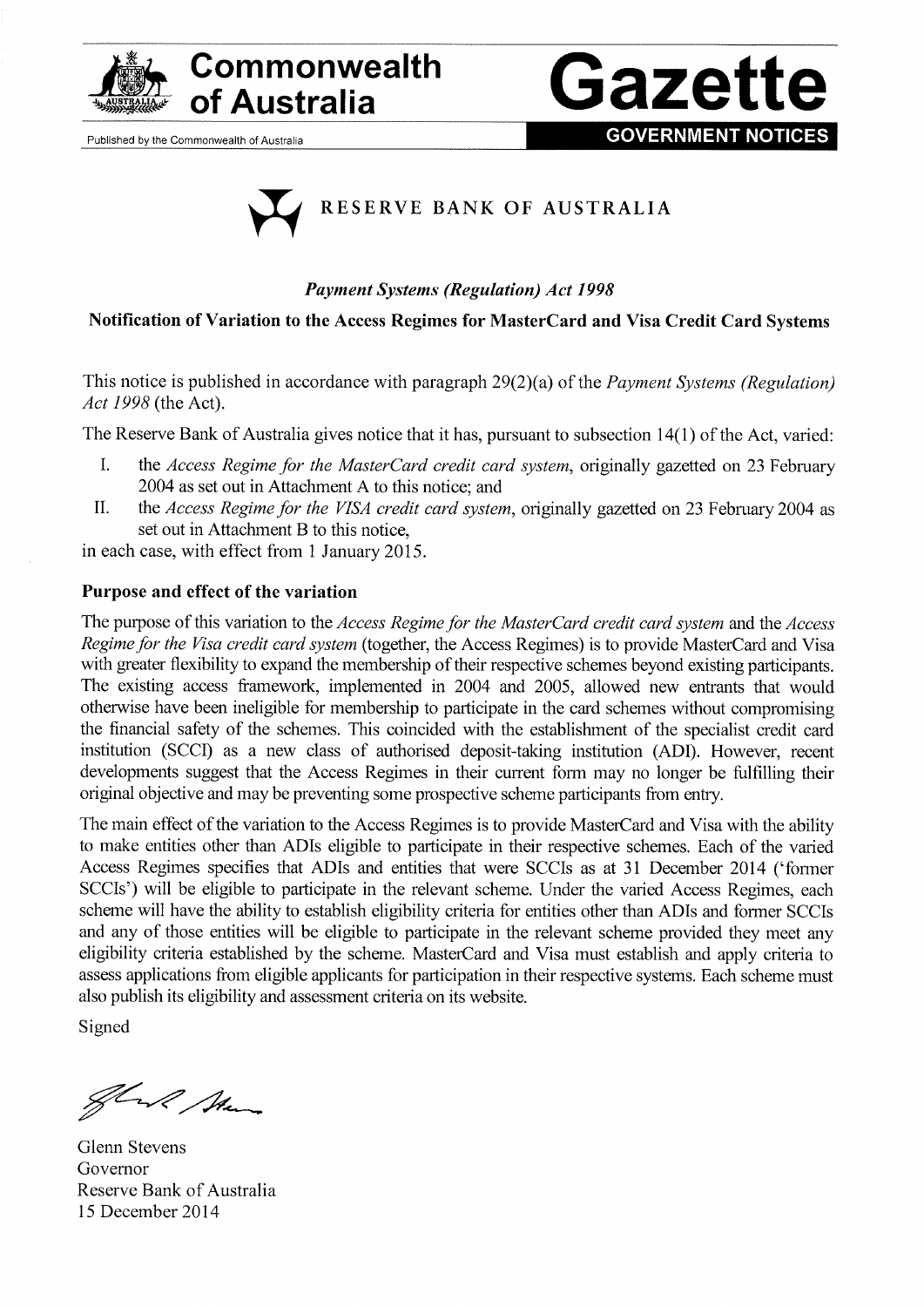## Attachment A - Variation of the MasterCard Access Regime

## l. Heading entitled "Access Regime"

After "Access Regime", insert "for the MasterCard Credit Card System".

# 2. Paragraph <sup>2</sup>

After "Payment Systems (Regulation) Act 1998,", delete "and" and insert "which is".

After "referred to", delete "as follows" and insert "in this Access Regime".

## 3. Paragraph <sup>3</sup>

After the definition of "credit card", insert:

a "former specialist credit card institution" is an entity which, as at 31 December 2014, was an authorised deposit-taking institution that engaged in credit card issuing, credit card acquiring or both (within the meaning of Regulation 4 of the *Banking Regulations 1966*) and which did not otherwise conduct banking business within the meaning of section 5 of the Banking Act 1959;

After "a "specialist credit card institution" is", insert ": (a)" and after "*Banking Act 1959*;", insert "or (b) a former specialist credit card institution;".

After "terms defined", insert "or having a meaning" and delete "*Payments*" and insert "*Payment*".

## 4. Paragraph <sup>6</sup>

Delete the first bullet point and substitute "(a)".

Delete the second bullet point and substitute "(b)".

## 5. Paragraph <sup>7</sup>

After "This Access Regime", delete "comes" and inserl "originally came".

After "23 February 2004.", insert "This Access Regime as amended comes into force on <sup>1</sup>January 2015;'

# 6. Heading entitled "Eligibility for participation"

Delete "for participation" and insert "to apply to participate in the Scheme".

## 7. Paragraph <sup>8</sup>

After "Any", delete "person who is an" and after "deposit-taking institution", insert "or former specialist credit card institution".

Delete "Subject to paragraph 9, any criteria may be applied by the Scheme in assessing applications for participation in the Scheme in Australia."

## 8. New paragraphs 9, 10 and <sup>11</sup>

After paragraph 8, inserl:

- 9. The administrator of the Scheme may establish (through the rules of the Scheme or otherwise) any criteria for eligibility to apply to participate in the Scheme in Australia in respect of entities other than authorised deposit-taking institutions and former specialist credit card institutions ("eligibility criteria"), provided these eligibility criteria are reasonably related to the risks to the Scheme or its participants, merchants or cardholders that are likely to arise from the participation. If eligibility criteria are established they must be applied by the administrator of the Scheme in accordance with their terms.
- 10. Any entity, other than an authorised deposit-taking institution or former specialist credit card institution, is eligible to apply to parlicipate in the Scheme in Australia, provided the entity meets any eligibility criteria.

## Assessment of applications to participate in the Scheme and terms of participation

ll. Subject to paragraphs 12 and 13, the administrator of the Scheme must establish (through the rules of the Scheme or otherwise) and apply criteria for assessing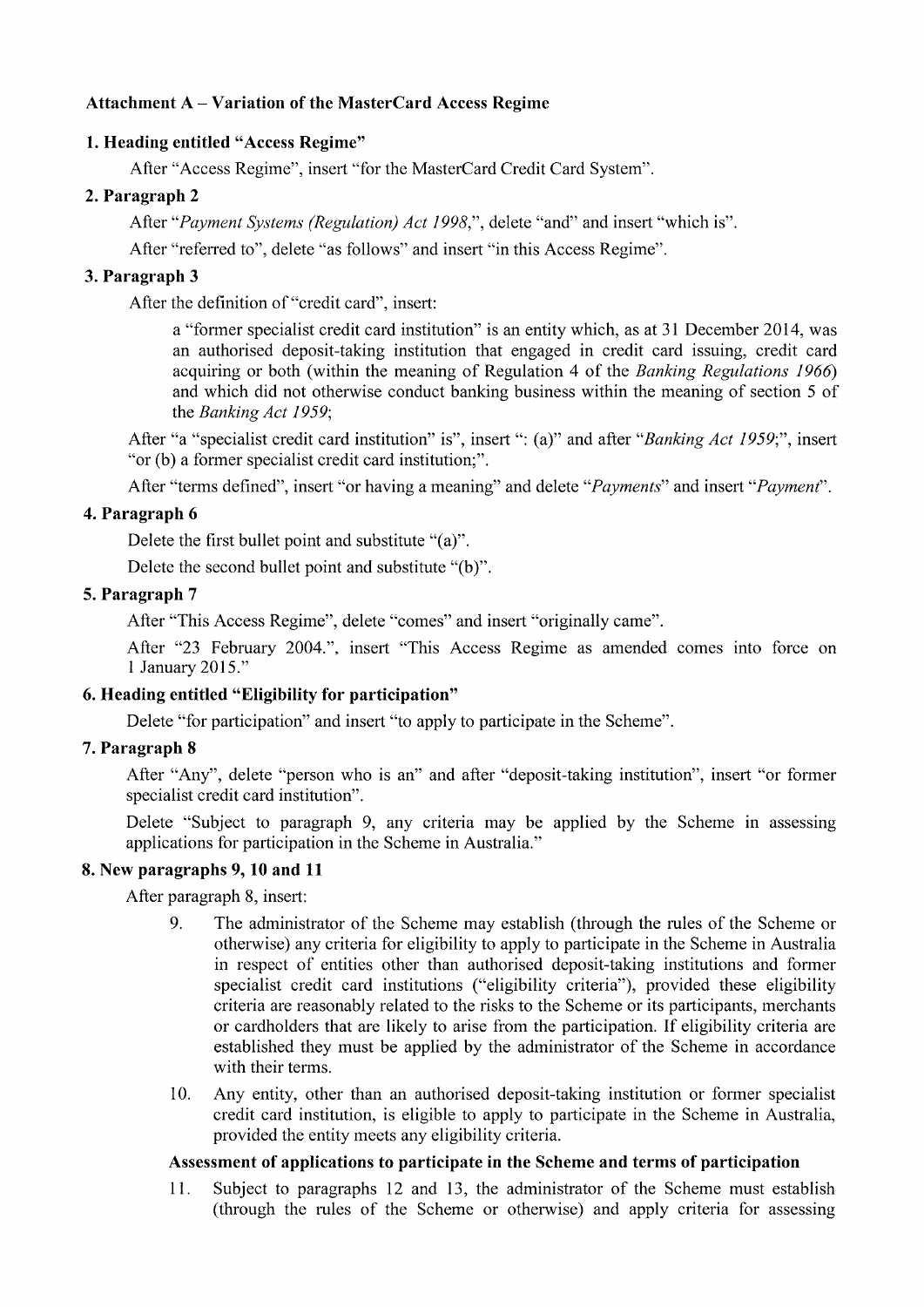applications for participation in the Scheme in Australia by eligible applicants ("assessrnent criteria").

# 9. Paragraph <sup>9</sup>

Renumber as paragraph 12.

After "Neither the rules of the", delete "Scheme nor any participant in the Scheme" and insert "Scheme, nor the administrator of or any participant in the Scherne,".

After "a class and", delete "other".

After "deposit-taking institutions", insert "other than specialist credit card institutions".

After "as a class in", delete "relation to any of the criteria applied in assessing applications for participation" and insert "establishing or applying assessment criteria".

After "Scheme in Australia", insert:

, except to the extent reasonably required to assess and address the risks to the Scheme or its participants, merchants or cardholders arising, or likely to arise, fiom the participation of the class of entity in the scheme in Australia.

13. Without limiting paragraph 12, neither the rules of the Scheme, nor the administrator of or any participant in the Scheme, shall discriminate against an entity (or class of entity) in establishing or applying assessment criteria or in relation to the rights and obligations of parlicipants in the Scheme in Australia, except to the extent reasonably required to assess and address the risks to the Scheme or its parlicipants, merchants or cardholders arising, or likely to arise, from the participation of the entity (or class of entity) in the Scheme in Australia.

#### 10. Heading entitled "Terms of participation"

Delete entire heading.

#### 11. Paragraph <sup>10</sup>

Renumber as paragraph 14.

Delete paragraph numbering "(i)", "(ii)" and "(iii)" and substitute "(a)", "(b)" and ""(c)" respectively.

#### 12. Paragraphs 11 and 12

Renumber as paragraphs l5 and 16.

#### 13. Heading entitled "Transparency"

After "Transparency", insert "and assessment of applications".

#### 14. Paragraph <sup>13</sup>

Renumber as paragraph 17.

After "of the Scheme", delete "or a representative of the participants in the Scheme in Australia.

After "must", insert "continuously".

After "publish", delete "the criteria applied in assessing applications for participation in the Scheme in Australia on the Scheme's website, or make such criteria generally available through other means within three months after this Access Regime comes into force" and insert:

on the Scheme's website:

- (a) any eligibility criteria and the risks that the eligibility criteria seek to address;
- (b) the assessment oriteria and the risks that the assessment criteria seek to address; and
- (c) the maximum time it will take to assess any application to participate in the Scheme in Australia before terms of participation will be proposed to the applicant or a decision on the application will be made.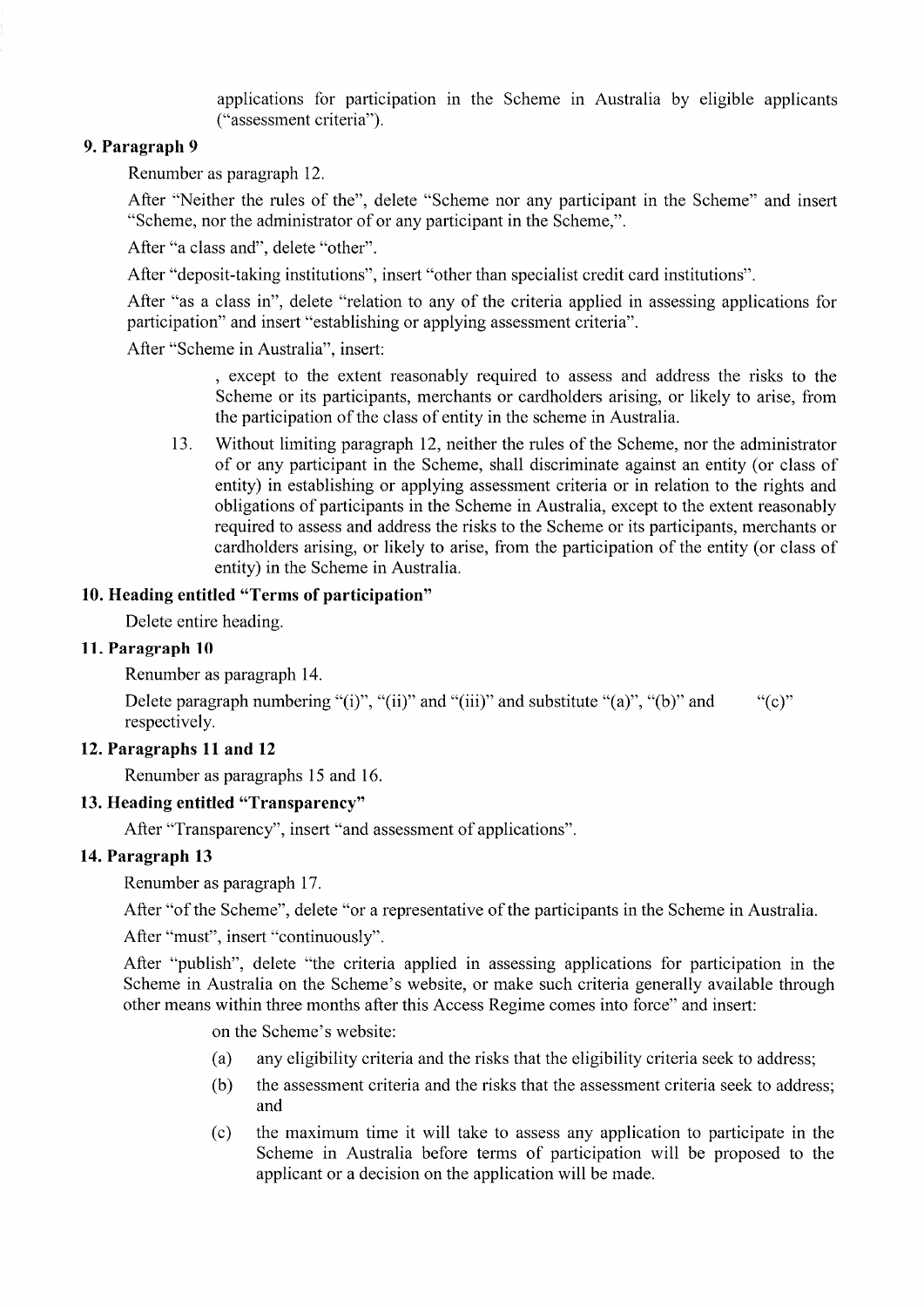## 15. Paragraph <sup>14</sup>

Renumber as paragraph 18.

After "must provide to", substitute "a person" with "an entity".

After "the application before", insert "terms of participation will be proposed to the applicant or".

Renumber the last sentence as a new paragraph 19 and after "The administrator", insert "of the Scheme".

# 16. Paragraph <sup>15</sup>

Renumber as paragraph 20.

After "must provide to", substitute "a person" with "an entity".

After the end of paragraph 15 (renumbered as paragraph 20), inserl:

## Certification and reporting

- 21. The administrator of the Scheme must provide to the Reserve Bank on or before 3 <sup>I</sup> July each year a certificate:
	- (a) certifying, in respect of the twelve-month period ending on 30 June of that same year (the "reporting period"), that:
		- (i) at all times during the reporting period the eligibility criteria and the assessment criteria were in compliance with this Access Regime;
		- (ii) any applicant admitted to the Scheme during the reporting period met, at the time of admission, all risk-related eligibility and assessment criteria' and
		- (iii) at all times during the reporting period it has otherwise complied with this Access Regime; and
	- (b) listing all entities whose application to participate in the Scheme in Australia was either made during the reporting period or outstanding at the commencement of the reporting period and details for each entity (as applicable) of:
		- (i) the date on which the application was made;
		- (ii) the outcome of the application;
		- (iii) the date(s) on which any proposal of terms of participation or conditional approval was communicated by the administrator of the Scheme to the applicant, the date on which the final decision on the application was communicated to the applicant and, if the final decision was to adrnit the applicant to the Scheme, the date on which the applicant was admitted to the Scheme; and
		- (iv) where the application was rejected, the reasons the application was rejected; and
	- (c) listing all entities who ceased to be parlicipants in the Scheme in Australia during the reporting period and providing details of the reasons these entities ceased to be participants to the extent known by the administrator of the Scheme.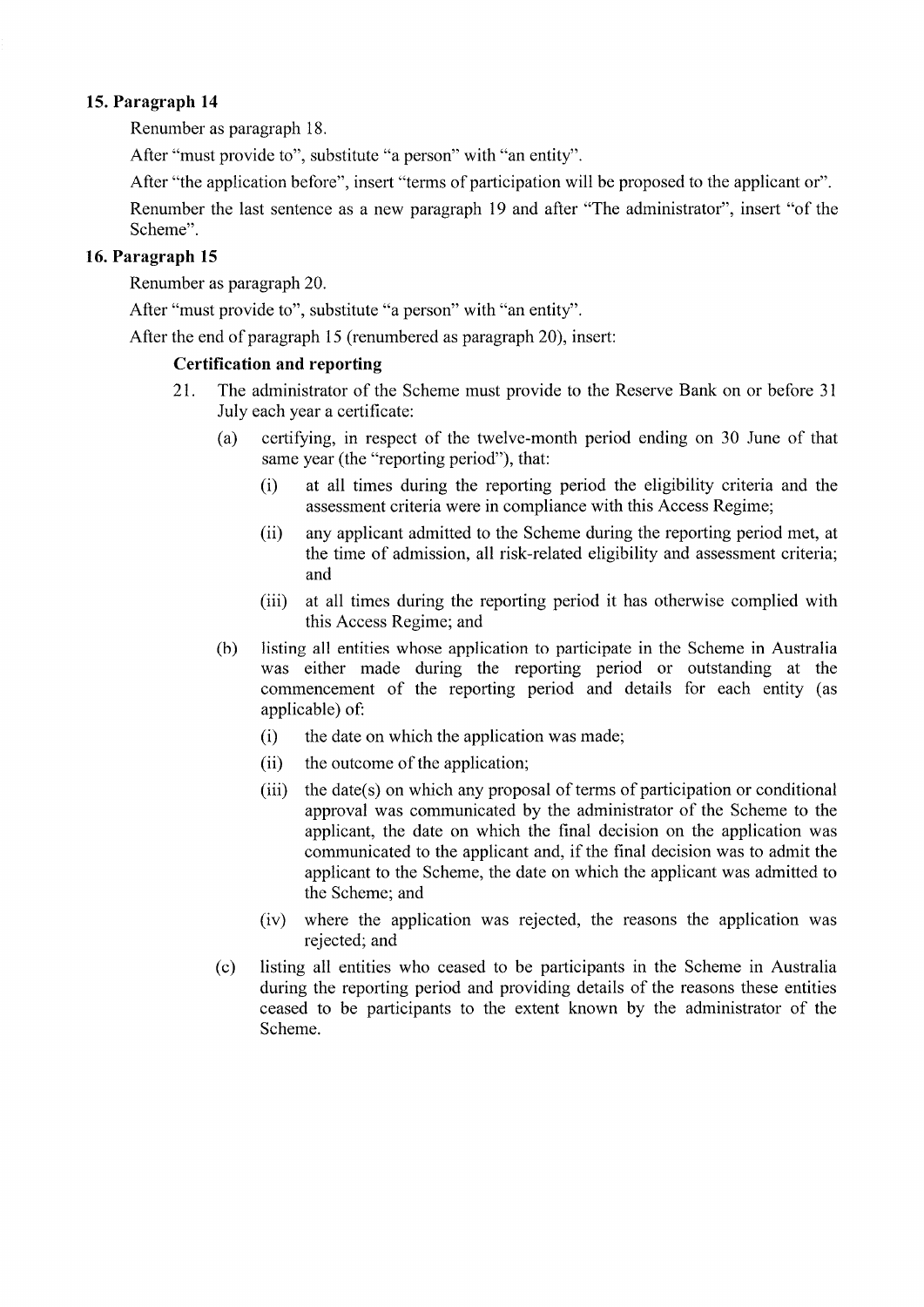## Attachment B - Variation of the Visa Access Regime

## 1. Heading entitled "Access Regime"

After "Access Regime", insert "for the VISA Credit Card System".

## 2. Paragraph <sup>2</sup>

After "Payment Systems (Regulation) Act 1998,", delete "and" and insert "which is".

After "referred to", delete "as follows" and insert "in this Access Regime".

# 3. Paragraph <sup>3</sup>

After the definition of "credit card", insert:

a "former specialist credit card institution" is an entity which, as at 31 December 2014, was an authorised deposit-taking institution that engaged in credit card issuing, credit card acquiring or both (within the meaning of Regulation 4 of the Banking Regulations  $1966$ ) and which did not otherwise conduct banking business within the meaning of section 5 of the Banking Act 1959;

After "a "specialist credit card institution" is", insert ": (a)" and after "Banking Act 1959;", insert "or (b) a former specialist credit card institution;".

After "terms defined", insert "or having a meaning" and delete "*Payments*" and insert "*Payment*".

## 4. Paragraph <sup>6</sup>

Delete the first bullet point and substitute "(a)".

Delete the second bullet point and substitute "(b)".

## 5. Paragraph <sup>7</sup>

After "This Access Regime", delete "comes" and insert "originally came".

After "23 February 2004.", insert "This Access Regime as amended comes into force on I January 2015."

# 6. Heading entitled "Eligibility for participation"

Delete "for participation" and insert "to apply to participate in the Scheme".

## 7. Paragraph 8

After "Any", delete "person who is an" and after "deposit-taking institution", insert "or former specialist credit card institution".

Delete "Subject to paragraph 9, any criteria may be applied by the Scheme in assessing applications for participation in the Scheme in Australia."

## 8. New paragraphs 9, 10 and <sup>11</sup>

After paragraph 8, insert:

- 9. The administrator of the Scheme may establish (through the rules of the Scheme or otherwise) any criteria for eligibility to apply to participate in the Scheme in Australia in respect of entities other than authorised deposit-taking institutions and former specialist credit card institutions ("eligibility criteria"), provided these eligibility criteria are reasonably related to the risks to the Scheme or its participants, merchants or cardholders that are likely to arise from the participation. If eligibility criteria are established they must be applied by the administrator of the Scheme in accordance with their terms.
- 10. Any entity, other than an authorised deposit-taking institution or former specialist credit card institution, is eligible to apply to participate in the Scheme in Australia, provided the entity meets any eligibility criteria.

## Assessment of applications to participate in the Scheme and terms of participation

11. Subject to paragraphs 12 and 13, the administrator of the Scheme must establish (through the rules of the Scheme or otherwise) and apply criteria for assessing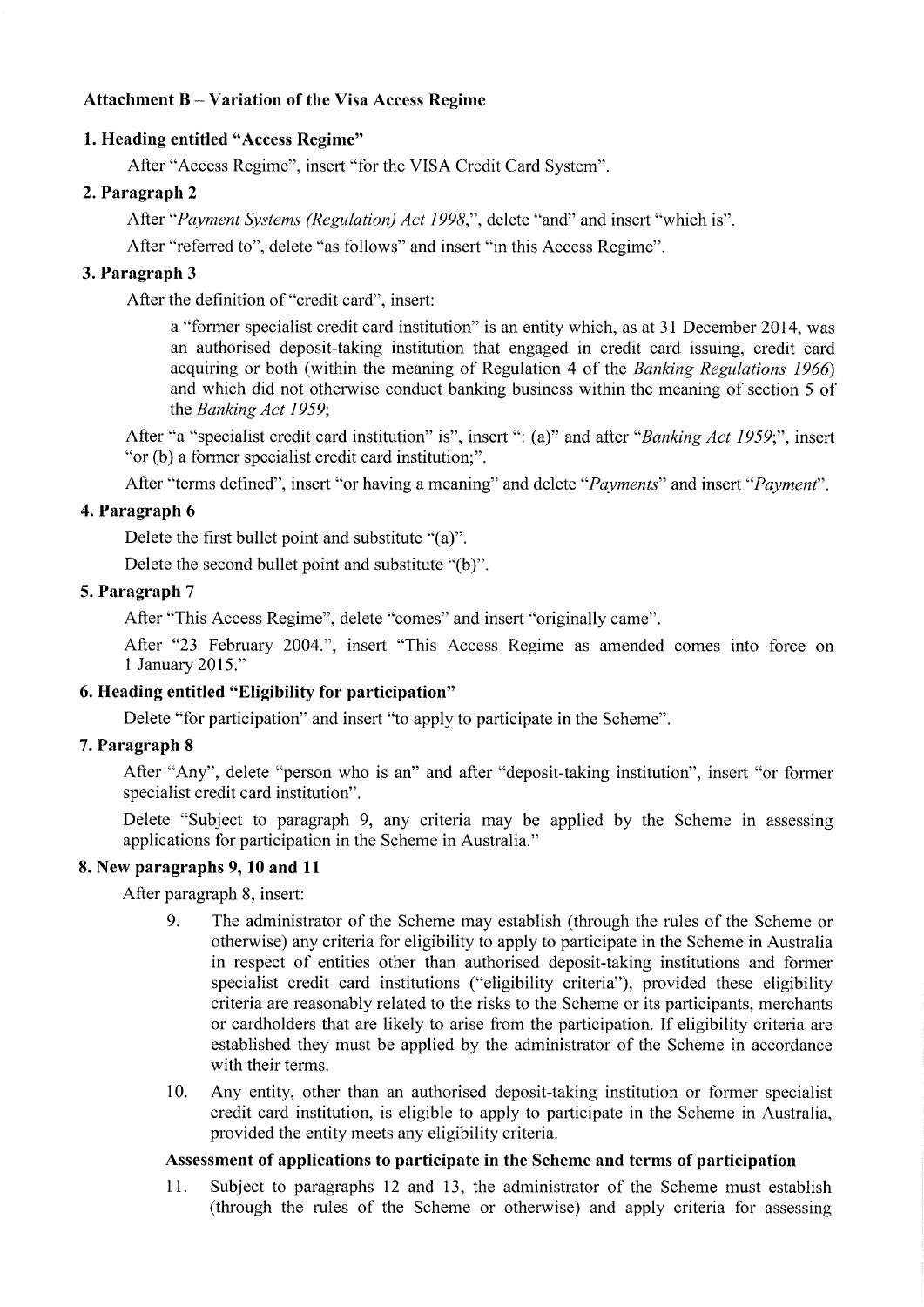applications for participation in the Scheme in Australia by eligible applicants ("assessment criteria").

## 9. Paragraph <sup>9</sup>

Renumber as paragraph 12.

After "Neither the rules of the", delete "Scheme nor any participant in the Scheme" and insert "Scheme, nor the administrator of or any participant in the Scheme,".

After "a class and", delete "other".

After "deposit-taking institutions", insert "other than specialist credit card institutions".

After "as a class in", delete "relation to any of the criteria applied in assessing applications for participation" and insert "establishing or applying assessment criteria".

After "Scheme in Australia", insert:

, except to the extent reasonably required to assess and address the risks to the Scheme or its participants, merchants or cardholders arising, or likely to arise, from the participation of the class of entity in the scheme in Australia.

13. Without limiting paragraph 12, neither the rules of the Scheme, nor the administrator of or any parlicipant in the Scheme, shall discriminate against an entity (or class of entity) in establishing or applying assessment criteria or in relation to the rights and obligations of participants in the Scheme in Australia, except to the extent reasonably required to assess and address the risks to the Scheme or its participants, merchants or cardholders arising, or likely to arise, from the participation of the entity (or class of entity) in the Scheme in Australia.

#### 10. Heading entitled "Terms of participation"

Delete entire heading.

#### 11. Paragraph <sup>10</sup>

Renumber as paragraph 14.

Delete paragraph numbering "(i)", "(ii)" and "(iii)" and substitute "(a)", "(b)" and ""(c)" respectively.

#### 12. Paragraphs 11 and 12

Renumber as paragraphs 15 and 16.

#### 13. Heading entitled "Transparency"

After "Transparency", insert "and assessment of applications".

#### 14. Paragraph <sup>13</sup>

Renumber as paragraph 17.

After "of the Scheme", delete "or a representative of the participants in the Scheme in Australia."

After "must", insert "continuously".

After "publish", delete "the criteria applied in assessing applications for participation in the Scheme in Australia on the Scheme's website, or make such criteria generally available through other means within three months after this Access Regime comes into force" and insert:

on the Scheme's website:

- (a) any eligibility criteria and the risks that the eligibility criteria seek to address;
- $(b)$  the assessment criteria and the risks that the assessment criteria seek to address; and
- (c) the maximum time it will take to assess any application to participate in the Scheme in Australia before terms of participation will be proposed to the applicant or a decision on the application will be made.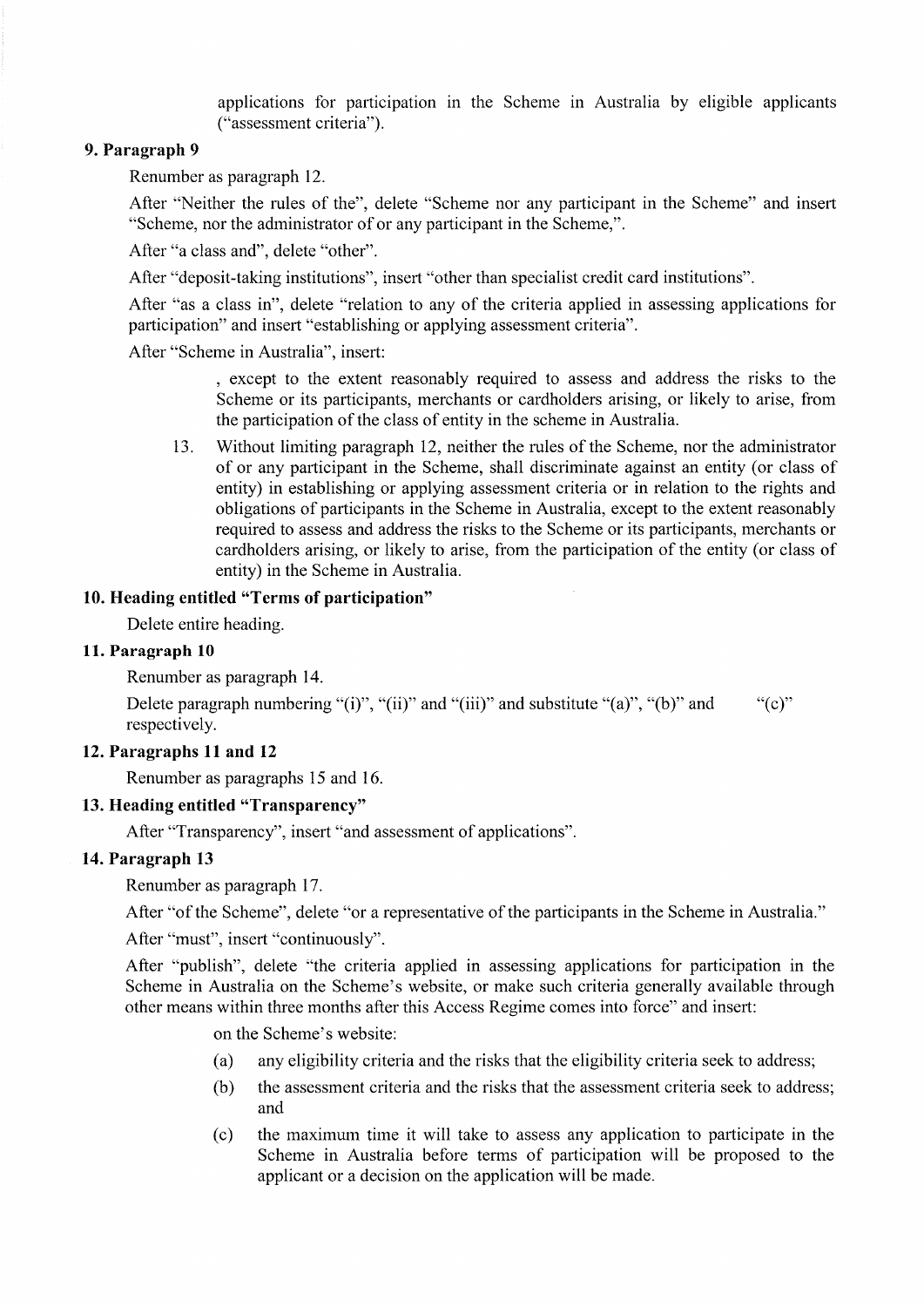## 15. Paragraph <sup>14</sup>

Renumber as paragraph 18.

After "must provide to", substitute "a person" with "an entity".

After "the application before", insert "terms of participation will be proposed to the applicant or".

Renumber the last sentence as a new paragraph 19 and after "The administrator", insert "of the Scheme".

## 16. Paragraph <sup>15</sup>

Renumber as paragraph 20.

After "must provide to", substitute "a person" with "an entity".

After the end of paragraph l5 (renumbered as paragraph 20), inserl:

#### Certification and reporting

- 21. The administrator of the Scheme must provide to the Reserve Bank on or before <sup>31</sup> July each year a certificate:
	- (a) certifying, in respect of the twelve-month period ending on 30 June of that same year (the "reporting period"), that:
		- (i) at all times during the reporting period the eligibility criteria and the assessment criteria were in compliance with this Access Regime;
		- (ii) any applicant admitted to the Scheme during the reporting period met, at the time of admission, all risk-related eligibility and assessment criteria; and
		- (iii) at all times during the reporting period it has otherwise complied with this Access Regime; and
	- (b) listing all entities whose application to participate in the Scheme in Australia was either made during the reporting period or outstanding at the commencement of the reporting period and details for each entity (as applicable) ofì
		- (i) the date on which the application was made;
		- (ii) the outcome of the application;
		- $(iii)$  the date(s) on which any proposal of terms of participation or conditional approval was communicated by the administrator of the Scheme to the applicant, the date on which the final decision on the application was communicated to the applicant and, if the final decision was to admit the applicant to the Scheme, the date on which the applicant was admitted to the Scheme; and
		- (iv) where the application was rejected, the reasons the application was rejected; and
	- (c) listing all entities who ceased to be participants in the Scheme in Australia during the reporting period and providing details of the reasons these entities ceased to be participants to the extent known by the administrator of the Scheme.